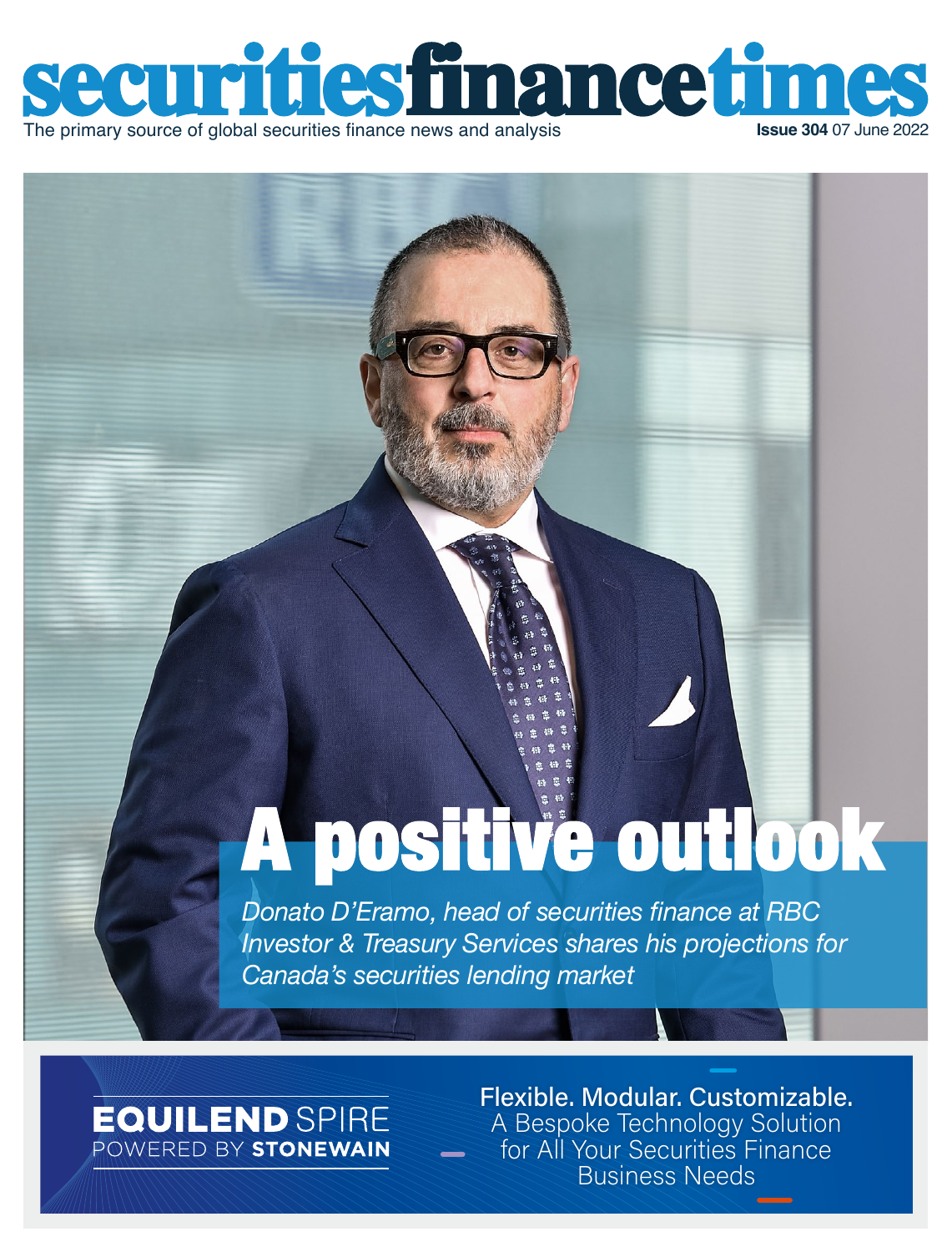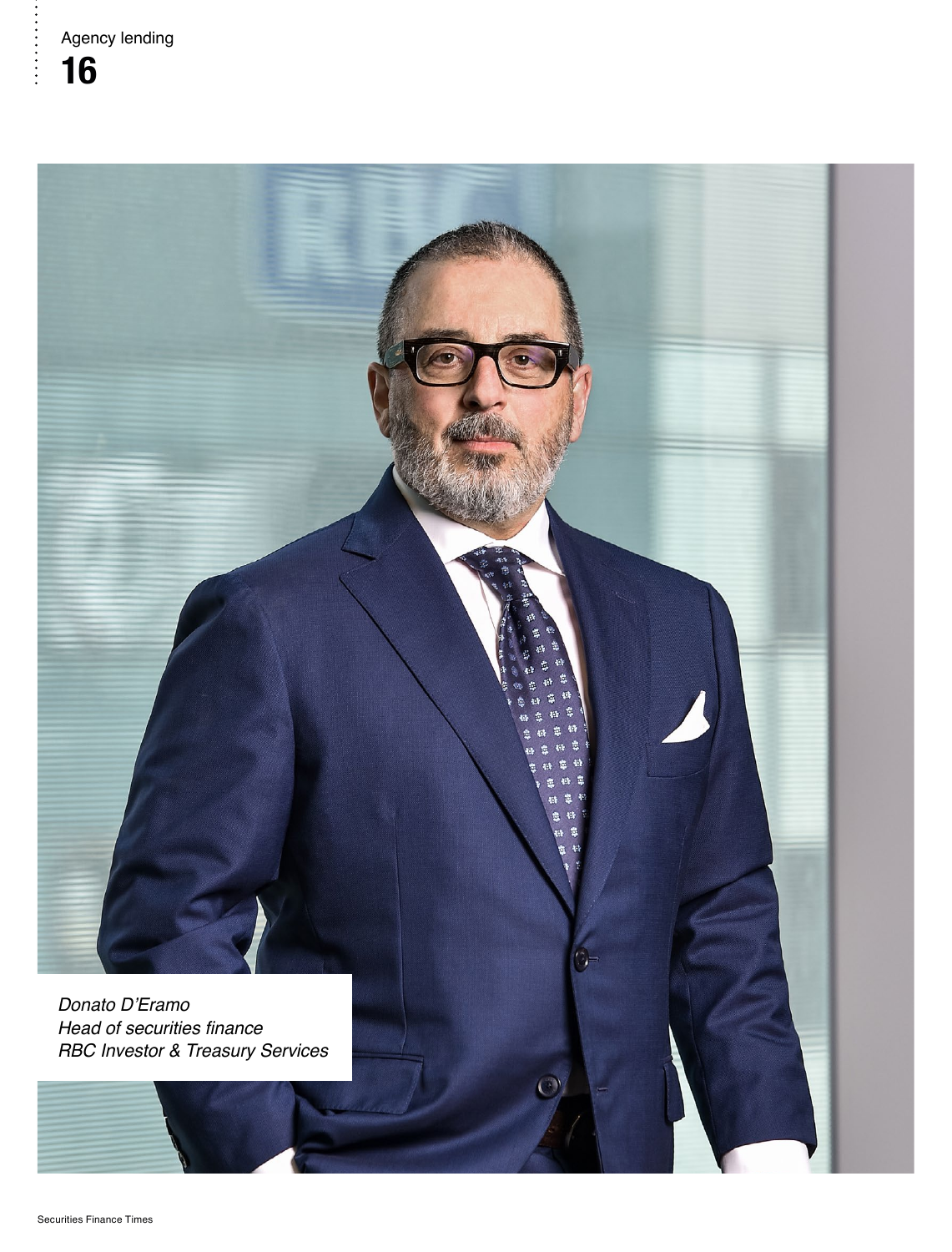## A positive outlook

Donato D'Eramo, head of securities finance at RBC Investor & Treasury Services (RBC I&TS), speaks to SFT about his team's projections for Canada's securities lending market, its commitment to data innovation and CASLA's regulatory focus for the year ahead

#### **How do you assess the current outlook for Canada's securities lending markets?**

At RBC I&TS, we expect the positive outlook to continue for securities lending markets overall. This will manifest itself through two main themes: continued new market expansion and developing demand for new routes to market. Both are linked to the current macroeconomic environment and refinements that clients are making to their lending and collateralisation strategies in this context.

New markets will continue to offer incremental revenue opportunities for beneficial owners. We are focused on markets that will deliver higher intrinsic value, as opposed to general collateral (GC) demand. Over the past year, we have entered new markets for clients in Taiwan, Poland, Israel and Czech Republic.

Developing demand drivers may be the more interesting theme for clients and we are noticing a number of ongoing developments that impact client behaviour. As central banks shift to quantitative tightening and a rising interest rate environment, this will translate into stronger demand for the fixed income segment, particularly for high-quality liquid assets (HQLA) and term structures for clients that have the risk appetite and regulatory capabilities to monetise this demand. Alongside term demand, we see growing demand for 'on the run' government issues, which will translate into increased 'specials' activity and returns for clients.

We also see positive sentiment in the equity and corporate bond segments, particularly around opportunities to capture intrinsic value. The corporate bond segment has been a strong performer, along with directional demand in the equity segment. Much of this demand is the result of fundamentals, improving M&A activity overall, and growth in optionality events.

#### **What are the strategic priorities for RBC I&TS agency lending for H2 2022 and into 2023?**

One of RBC I&TS' strategic priorities is to ensure that our clients have access to the data and information necessary to evaluate and capture the emerging demand opportunities that I have highlighted. We have a keen focus on providing digital solutions for our clients. One example is the recent roll out of securities lending dashboard analytics for clients. Beneficial owners are increasingly looking for data insights to support their lending strategies, whether this is to support revenue analysis, regulatory oversight or ongoing developments of their ESG direction of travel.

In parallel with this data strategy, we are focused on delivering exemplary standards of client service. This involves high-touch connectivity with clients, enabling the ongoing transfer of market and technical information as opportunities arise. As mentioned, the demand drivers presented by corporate bond and corporate action optionality are an important determinant of programme performance